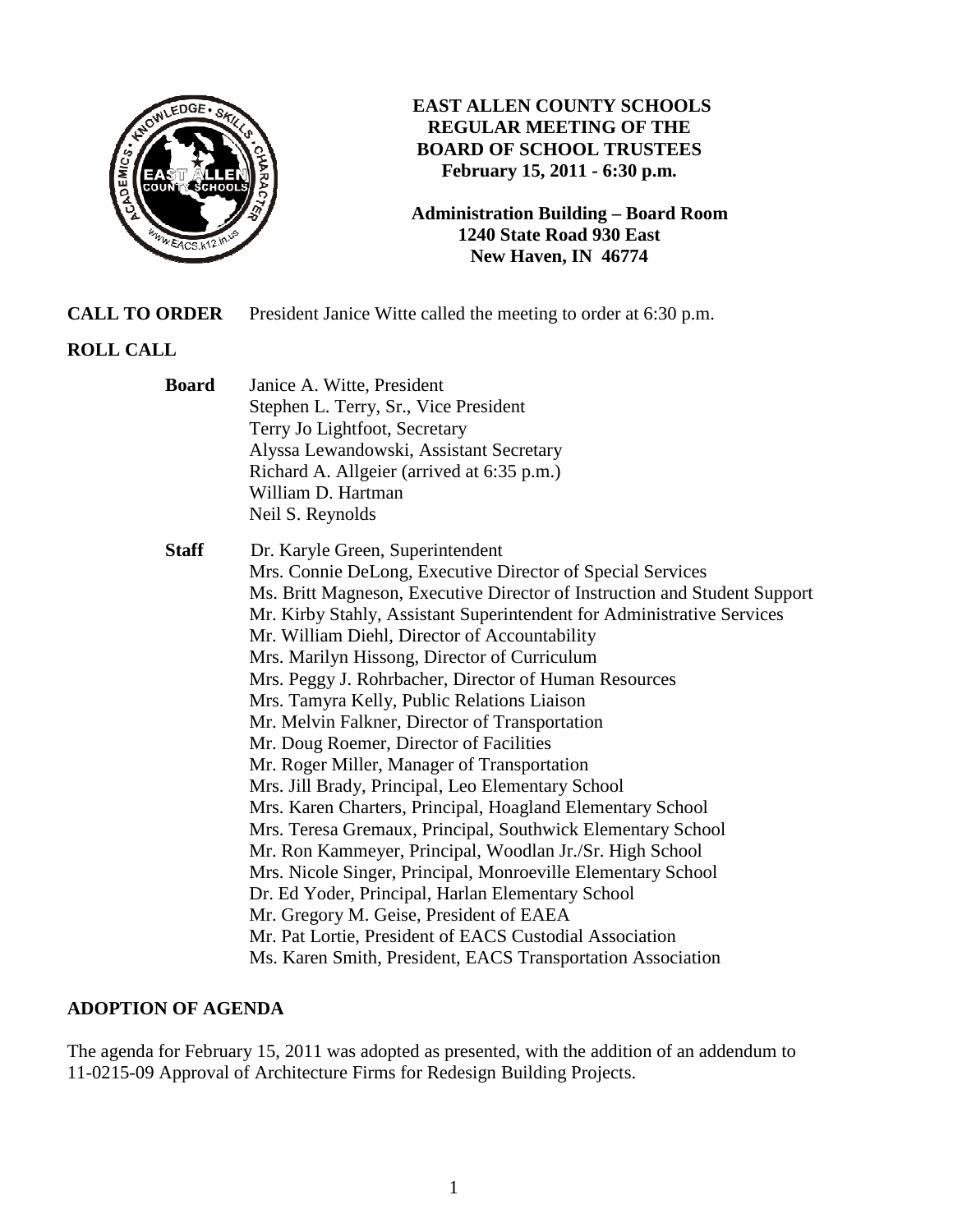## **RECOGNITIONS**

| <b>Name</b>                              | <b>Topic</b>                                |
|------------------------------------------|---------------------------------------------|
| Nyla Anderson, Jasper Angle, Devin       | Meadowbrook Elementary School STAR Students |
| Bechtold, Ja'Corey Broadnex, Adrien      |                                             |
| Carey, Kaytlinn Carpenter, NyAsia Diaz,  |                                             |
| Savannah Gallmeyer, Jeran Keith, Julian  |                                             |
| Kolkman, Dynyah Lee, Akira Marks, Mariah |                                             |
| Martin, Damien Martz, Russell McNutt,    |                                             |
| Yazemine Minton, Kollette Plunkett,      |                                             |
| Daniel White, Brandon Wylds              |                                             |

### **HEARING OF VISITORS**

Public input was taken in a small group setting with an opportunity to have meaningful dialogue with members of the Board of School Trustees. Administrators took notes which were sent to all Board members for perusal.

| <b>APPROVAL OF MINUTES:</b> February 11, 2011 Executive Session |
|-----------------------------------------------------------------|
| February 15, 2011 Regular Meeting                               |

### **SUPERINTENDENT COMMUNICATIONS**

Speaker(s) Subject<br>Doug Roemer, Roger Miller, Discussie Kirby Stahly, Dr. Karyle Green

Discussion of Woodlan and Heritage Transition

#### **ACTION AGENDA**

#### **CONSENT MOTION:**

| 11-0215-01 | <b>Approval of Human Resources Report – No Report</b>                                                                            |
|------------|----------------------------------------------------------------------------------------------------------------------------------|
| 11-0215-02 | <b>Approval of Financial Reports</b>                                                                                             |
| 11-0215-03 | <b>Approval of Meetings and Conferences Requests</b>                                                                             |
| 11-0215-04 | Approval of Application and Receipt of Funds for the Indiana School Safety<br><b>Specialist Academy Innovative Project Grant</b> |
| 11-0215-05 | <b>Approval of Plato Contract</b>                                                                                                |
| 11-0215-06 | Approval of Application and Receipt of Funds for the Title IID Competitive<br><b>Grant (Innovative Classrooms)</b>               |
| 11-0215-07 | <b>Approval of Resolution for Goals for Expenditure Categories</b>                                                               |
| 11-0215-08 | Approval of Resolution for Establishing Savings Parameters for Refunding 2001<br>1 <sup>st</sup> Mortgage Bond                   |